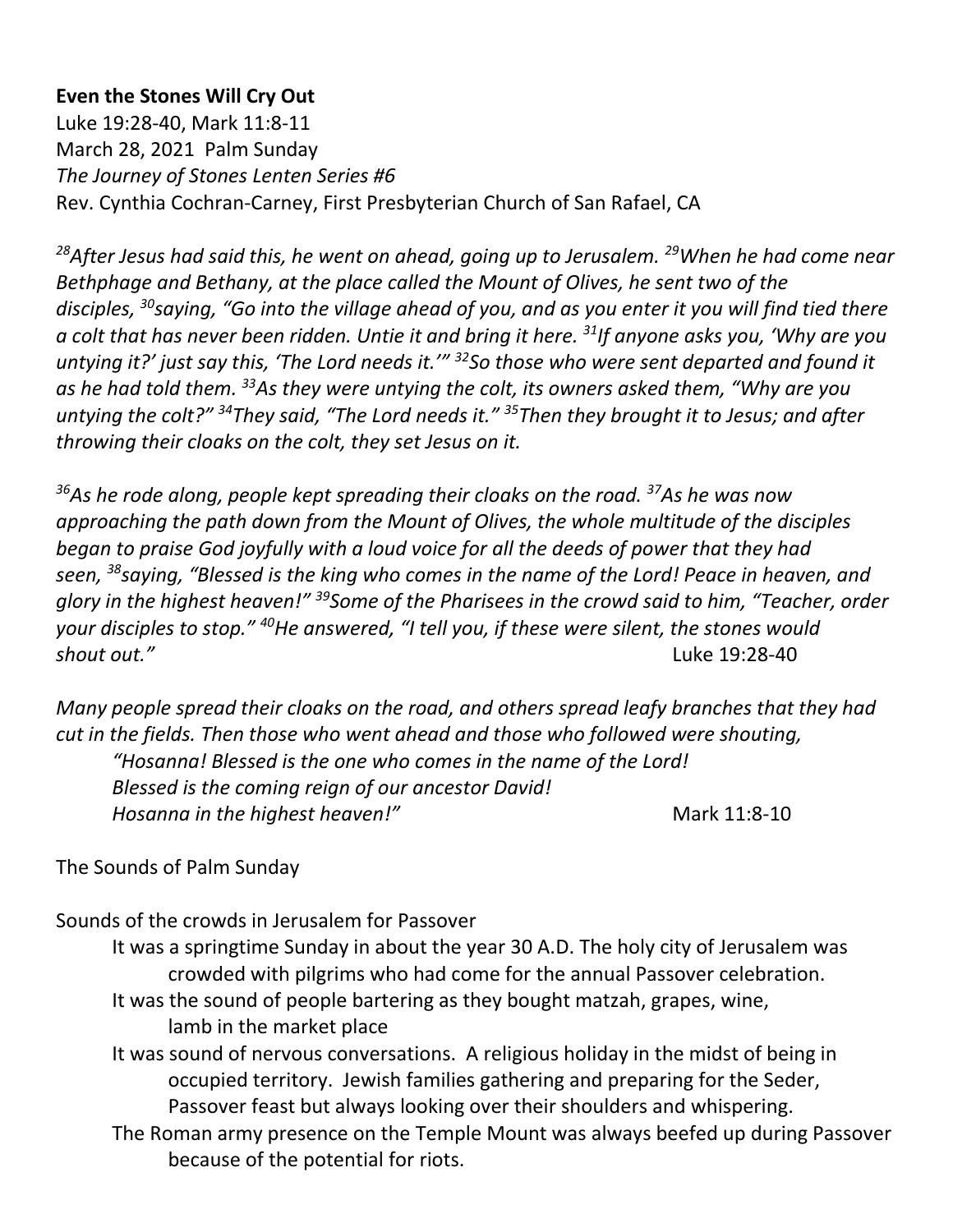Sounds of two processions, two parades into Jerusalem that day on that day from opposite gates

- one that symbolized the Roman empire and military power
- the other Jesus proclaiming his upside down kingdom.

Sounds of the crowds at the Eastern gate

 People shouting and singing, breaking off branches , waving the branches in order to show the all their joy and expectation, people taking off their cloaks and spreading them on the ground

The light clomping of colt of a donkey on the dirt and rocks

Jesus riding on its back

- Sound of singing from Psalm 118 of one coming in the name of their beloved King David, in the name of the ancient king
- Children laughing and shouting, caught up in the excitement to become part of the parade because of Jesus blessing them.

The man with the withered hand who was now cutting down the branches and passing them out to others and talking with confidence People who had been asked to his identity a secret now shouting Hosanna! Sound of disciples, followers, women, men, children telling stories of Jesus healing, eating with outsiders, teaching with authority

## Sounds of the procession at the Western gate

- A steady stream of imperial cavalry and soldiers
- Sounds of huge horses moving together pulling a chariot
- Foot soldiers walking in step
- Clanking of swords

Pontius Pilate riding a huge camel or maybe a large horse

People shouting for their military leader in this military parade

Guards shouting – "Stay back! Not too close!"

Sounds of the Empire

# Sound of the Pharisees

Fuming, grumbling,

Asking, demanding Jesus – Tell your disciples to be quiet! Tell them not to shout out all that you have done! Tell them to cease their celebrating their love for you!

# Sound of Jesus

No, they will not be quiet. They will not be silenced They are speaking truth, hope, a vision kin-dom of God They are telling what they have seen, what they have experienced The Holy One is present.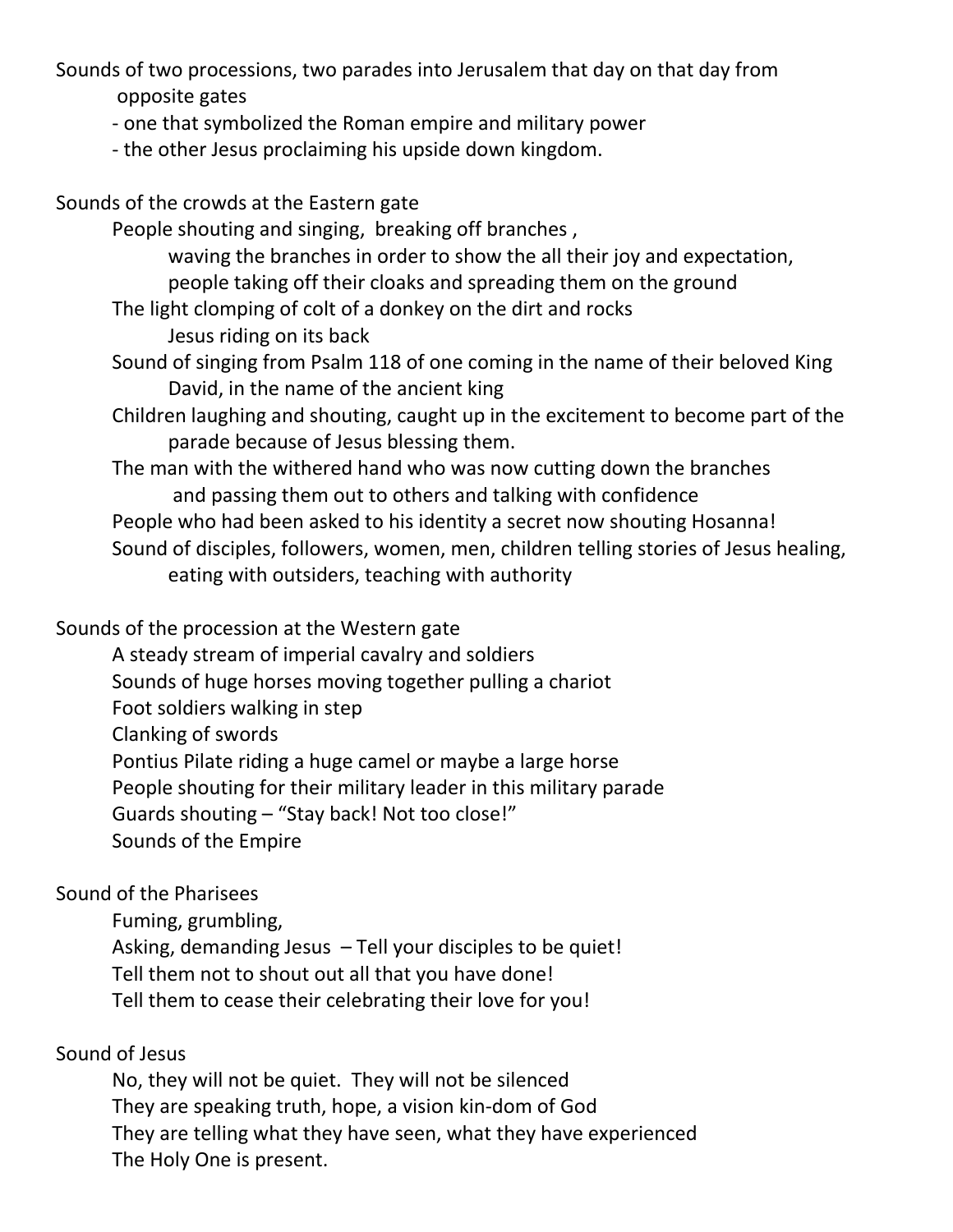They will not be silent. Even if they stopped shouting, these very stones part of creation, would cry out and shout. You cannot silence the very word of God.

Palm Sunday was loud. Palm Sunday was noisy.

Today sounds of the crowd seems strange We have been staying away from crowds for over a year Do not go where there are crowds. Stay home if you can. Stay safe.

Yet there have been crowds

Marches, peaceful protests across the country and the world Black Lives Matter – people of all races chanting, marching singing, speaking. Sounds of crying out against hate, against violence, against injustice against police brutality, against systemic racism, against white privilege against violence toward Asian Americans

And we heard sounds of a mob on January 6

People yelling as they ran toward and into the capital building

Sounds that were disturbing, frightening, shocking

Sounds of people who seemed to want to undermine democracy and shouting that they would take matters into their own hands with violence

There are different kinds of crowds

Sounds this week that mirror the story of Jesus' last days

Weeping - Jesus wept over Jerusalem

We are weeping again. Two more mass shootings using assault rifles

Weeping over Atlanta and Boulder –

18 innocent people killed. 18 families and circles of friends devastated. Sound of gun fire

The sound of a collective .... No!! No!!! This must stop!

Jesus says

You cannot silence those who follow me

You cannot silence those who are walking the ways of shalom, of agape love of justice, of healing and hope, of bigger tables

Even the stones will cry out

Cry out of hope and truth

Creation speaks. Stones have stories to tell